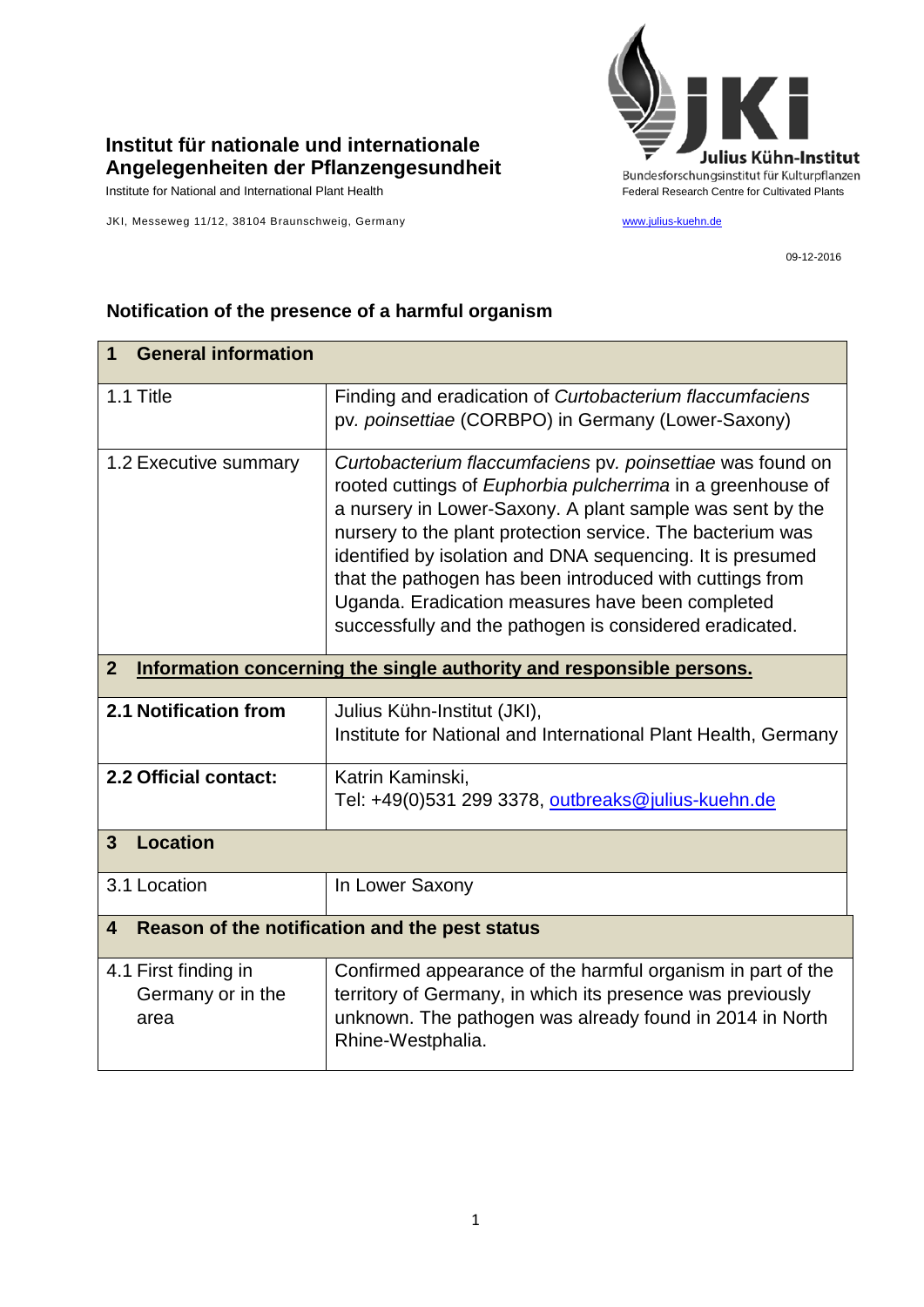| 4.2 Pest status of the area where<br>the harmful organism has been<br>found present, after the official<br>confirmation.                 | Absent, eradicated                                                                                                           |  |
|------------------------------------------------------------------------------------------------------------------------------------------|------------------------------------------------------------------------------------------------------------------------------|--|
| 4.3 Pest status in Germany before<br>the official confirmation of the<br>presence, or suspected<br>presence, of the harmful<br>organism. | Transient, under eradication (not confirmed by<br>survey)                                                                    |  |
| 4.4 Pest status in Germany after the<br>official confirmation of the<br>presence of the harmful<br>organism.                             | Absent, eradicated                                                                                                           |  |
| Finding, sampling, testing and confirmation of the harmful organism.<br>5                                                                |                                                                                                                              |  |
| 5.1 How the presence or<br>appearance of the harmful<br>organism was found.                                                              | Information submitted by professional<br>operator: The affected nursery has sent a<br>sample to the plant protection service |  |
| 5.2 Date of finding:                                                                                                                     | On 12 August 2016, first information about the<br>suspected infestation was sent by the nursery.                             |  |
| 5.3 Sampling for laboratory analysis.                                                                                                    | On 16 August 2016, the nursery sent a plant<br>sample to the plant protection service.                                       |  |
| 5.4 Name and address of the<br>Laboratory.                                                                                               | Laboratory of the plant protection service:<br>Landwirtschaftskammer North Rhine-<br>Westphalia                              |  |
| 5.5 Diagnostic method.                                                                                                                   | Isolation of the bacterium followed by DNA<br>sequencing                                                                     |  |
| 5.6 Date of official confirmation of<br>the harmful organism's identity.                                                                 | 6 September 2016                                                                                                             |  |
| Infested area, and the severity and source of the outbreak in that area.<br>6                                                            |                                                                                                                              |  |
| 6.1 Size and delimitation of the<br>infested area.                                                                                       | Approximately 3,950 rooted cuttings                                                                                          |  |
| 6.2 Characteristics of the infested<br>area and its vicinity.                                                                            | Physically closed conditions - greenhouse<br>Plants for planting                                                             |  |
| 6.3 Host plants in the infested area                                                                                                     | Euphorbia pulcherrima (several separated                                                                                     |  |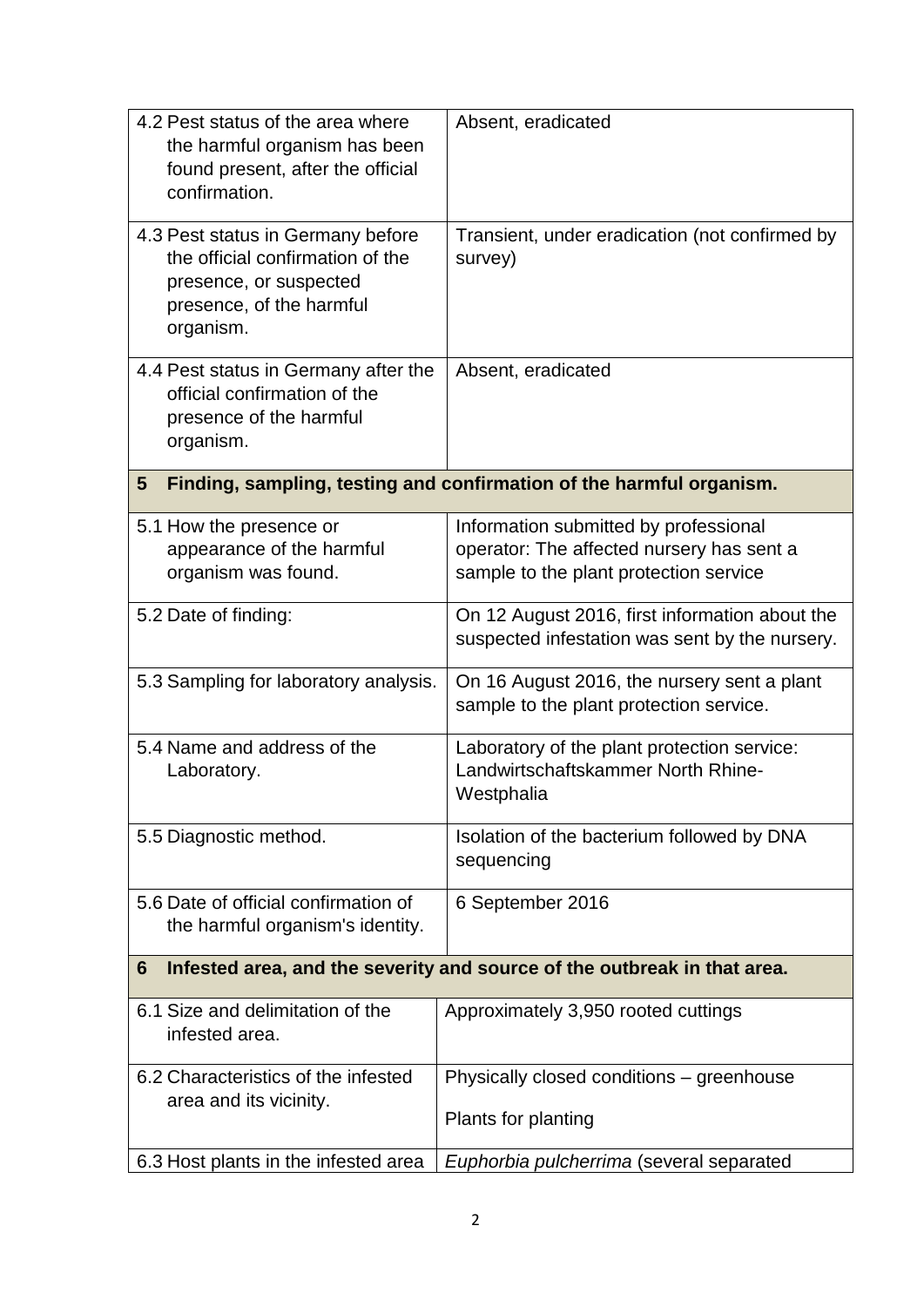| and its vicinity.                                               | greenhouses)                                                                                                                                                                                                                                                                                                                                                                                                                                                                                                                                                                                                                                                                                                                                                                                                                                                                                                                                                                                                                                                                                                        |  |
|-----------------------------------------------------------------|---------------------------------------------------------------------------------------------------------------------------------------------------------------------------------------------------------------------------------------------------------------------------------------------------------------------------------------------------------------------------------------------------------------------------------------------------------------------------------------------------------------------------------------------------------------------------------------------------------------------------------------------------------------------------------------------------------------------------------------------------------------------------------------------------------------------------------------------------------------------------------------------------------------------------------------------------------------------------------------------------------------------------------------------------------------------------------------------------------------------|--|
| 6.4 Infested plant(s), plant<br>product(s) and other object(s). | Euphorbia pulcherrima 'Christmas Feelings<br>Glitter'                                                                                                                                                                                                                                                                                                                                                                                                                                                                                                                                                                                                                                                                                                                                                                                                                                                                                                                                                                                                                                                               |  |
| 6.5 Vectors present in the area.                                |                                                                                                                                                                                                                                                                                                                                                                                                                                                                                                                                                                                                                                                                                                                                                                                                                                                                                                                                                                                                                                                                                                                     |  |
| 6.6 Severity of the outbreak.                                   | At the time of the official inspection no plants of<br>the affected lot were available any more in the<br>nursery.                                                                                                                                                                                                                                                                                                                                                                                                                                                                                                                                                                                                                                                                                                                                                                                                                                                                                                                                                                                                  |  |
| 6.7 Source of the outbreak.                                     | It is presumed that the harmful organism was<br>introduced with infested cuttings from Uganda.                                                                                                                                                                                                                                                                                                                                                                                                                                                                                                                                                                                                                                                                                                                                                                                                                                                                                                                                                                                                                      |  |
| $\overline{7}$<br><b>Official phytosanitary measures.</b>       |                                                                                                                                                                                                                                                                                                                                                                                                                                                                                                                                                                                                                                                                                                                                                                                                                                                                                                                                                                                                                                                                                                                     |  |
| 7.1 Adoption of official<br>phytosanitary measures.             | Official measures will be taken: Trace<br>1)<br>forward investigations have been started<br>because the affected lot was already delivered<br>at the time of the official inspection. These<br>investigations include also cuttings of the<br>varieties 'Christmas Feelings Wonder' and<br>'Christmas Feelings Red' that might be infested<br>too.<br>Extensive disinfection measures are taken in the<br>nursery to avoid spread of the pathogen.<br>The trace forward investigations showed that<br>possibly infested plants were also delivered in<br>seven other nurseries in Lower Saxony. The<br>pathogen was detected or suspiciously found in<br>four of these nurseries. Official phytosanitary<br>measures were taken in all these nurseries.<br>The infested plants have been destroyed and as<br>a precautionary measure plants that were<br>suspected to be infested were set under<br>quarantine. The suspected plants were officially<br>inspected intensively but no further infestation<br>was found and consequently the official<br>phytosanitary measures have been terminated<br>successfully. |  |
| 7.2 Objective of the official<br>phytosanitary measures.        | eradication                                                                                                                                                                                                                                                                                                                                                                                                                                                                                                                                                                                                                                                                                                                                                                                                                                                                                                                                                                                                                                                                                                         |  |
| Pest risk analysis/assessment<br>8                              |                                                                                                                                                                                                                                                                                                                                                                                                                                                                                                                                                                                                                                                                                                                                                                                                                                                                                                                                                                                                                                                                                                                     |  |

Preliminary pest risk analysis exists (Express-PRA dated September 2014, in